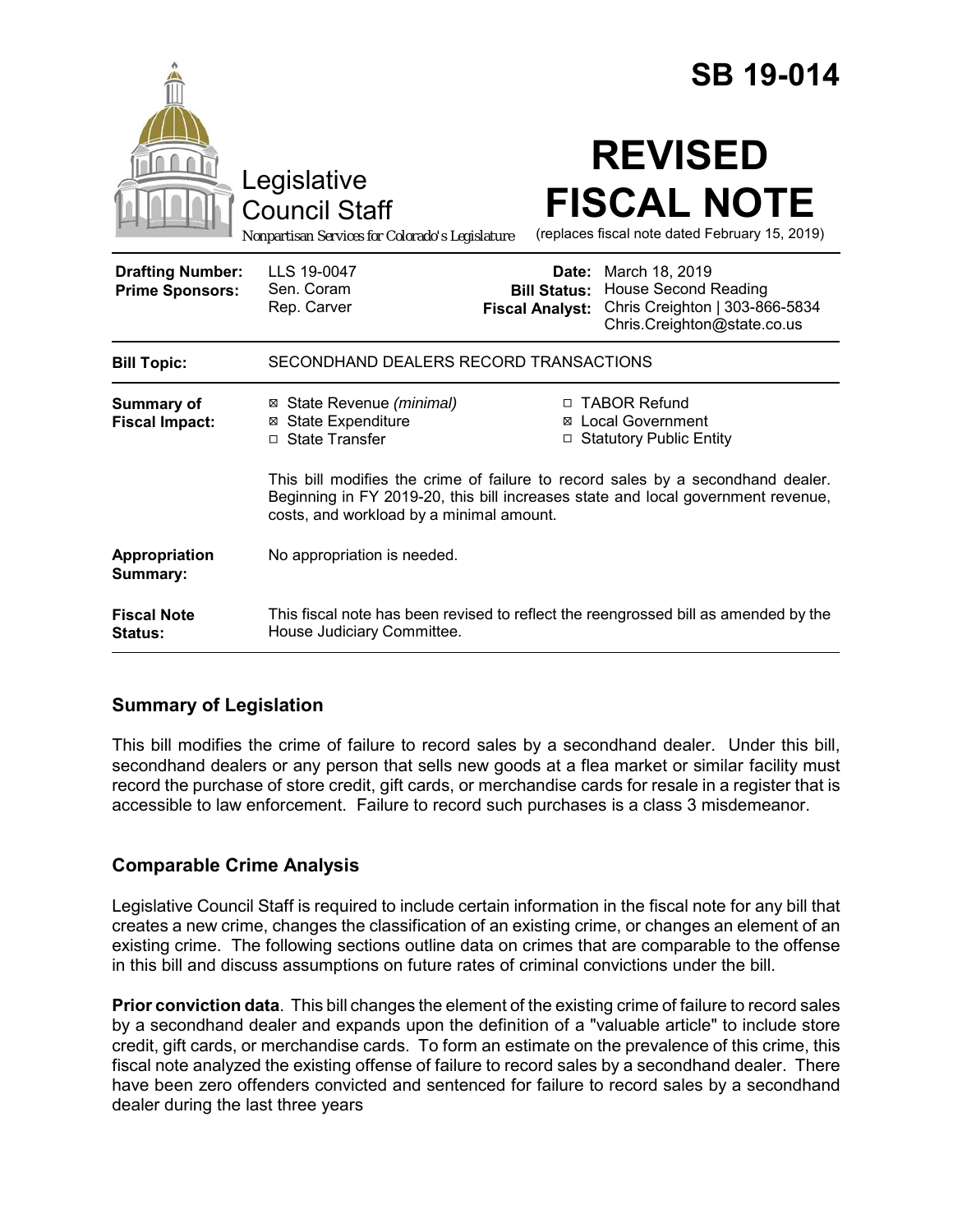March 18, 2019

**Assumptions.** Due to the lack of convictions for the failure to record sales by a secondhand dealer, this analysis assumes a high level of compliance and that any impacts will be minimal.

Visit leg.colorado.gov/fiscalnotes for more information about criminal justice costs in fiscal notes.

#### **State Revenue**

By expanding the existing misdemeanor offense of failure to record sales by a second hand dealer, this bill increases state revenue from criminal fines and court fees by a minimal amount beginning in FY 2019-20, credited to the Fines Collection Cash Fund, various other cash funds in the Judicial Department, and the General Fund. The fine penalty for a class 3 misdemeanor is \$50 to \$750. Additionally, court fees may be imposed on a case-by-case basis for a variety of court-related costs, such as probation supervision, drug surcharges, or late fees. Because the courts have the discretion of incarceration, imposing a fine, or both, a precise state revenue impact cannot be determined. Criminal fine and court fee revenue is subject to TABOR, however under the March 2019 Legislative Council Staff forecast a TABOR surplus is not expected in FY 2019-20 or FY 2020-21.

### **State Expenditures**

Beginning in FY 2019-20, this bill will increase costs and workload in the Judicial Department as discussed below.

**Judicial Department.** This bill will increase costs and workload for the trial courts in the Judicial Department to handle additional case filings. To the extent that additional offenders are sentenced to probation, costs and workload in the Division of Probation will increase. Costs and workload may also increase in the agencies that provide representation to indigent persons, including the Office of the State Public Defender and the Office of Alternate Defense Council. Overall, it is assumed that this workload can be accomplished within existing appropriations. Should a change in funding be required for any agency or division with the Judicial Department, the fiscal note assumes it will be addressed through the annual budget process.

#### **Local Government**

Beginning in FY 2019-20, this bill is expected to increase local government revenue, costs, and workload by a minimal amount as described below. The exact impact to a particular local government will vary depending on the number of offenses committed within its jurisdiction.

**District attorneys**. This bill will minimally increase costs and workload for district attorneys to prosecute new offenses for failure to disclose sales by a secondhand dealer. District attorney offices are funded by counties, with each county in a judicial district contributing based on its population.

**County jails.** To the extent offenders are sentenced to county jail this bill will increase county jail costs. However, because the courts have the discretion of incarceration or imposing a fine, the precise county impact cannot be determined. Under current law, the state reimburses county jails for housing state inmates. Based on a 2018 Joint Budget Committee Staff county jail survey, the average cost to house an offender in a county jail is \$98.83 per day, but varies significantly from \$43.65 to \$350.21 per day depending on the county. For the current fiscal year, the state reimburses county jails at a daily rate of \$54.93.